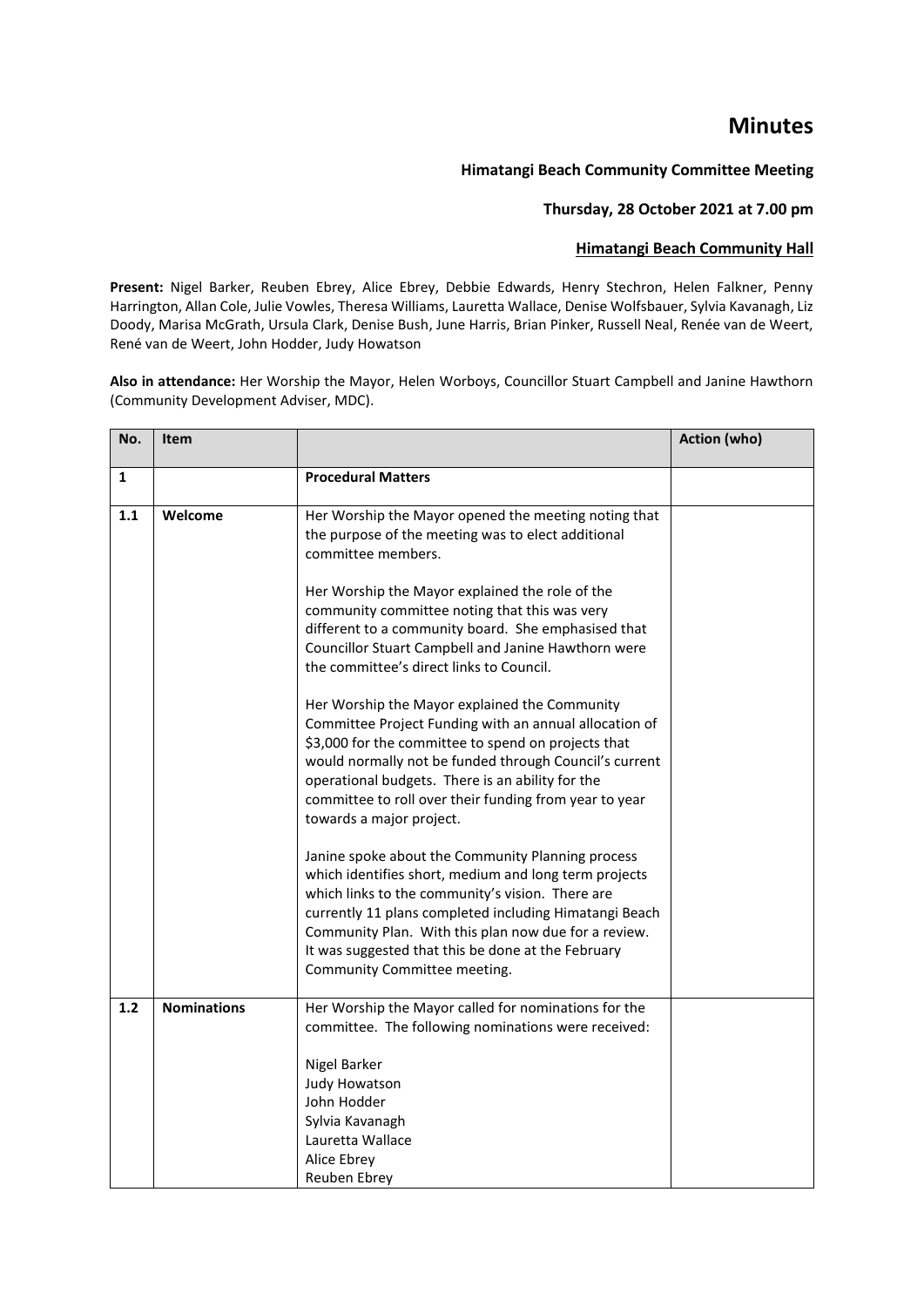| No.            | Item                                                                         |                                                                                                                                                                                                                                                                                                                                                                                                        | Action (who)                |
|----------------|------------------------------------------------------------------------------|--------------------------------------------------------------------------------------------------------------------------------------------------------------------------------------------------------------------------------------------------------------------------------------------------------------------------------------------------------------------------------------------------------|-----------------------------|
|                |                                                                              | Kevin Kelliher                                                                                                                                                                                                                                                                                                                                                                                         |                             |
|                |                                                                              | <b>Helen Falkner</b><br>Ursula Clarke                                                                                                                                                                                                                                                                                                                                                                  |                             |
|                |                                                                              | Liz Doody                                                                                                                                                                                                                                                                                                                                                                                              |                             |
|                |                                                                              | The above nominations were accepted and confirmed as<br>members of the Himatangi Beach Community<br>Committee.                                                                                                                                                                                                                                                                                         |                             |
|                |                                                                              | It was agreed that Office Holder positions would be<br>confirmed at the next meeting.                                                                                                                                                                                                                                                                                                                  |                             |
| 1.2            | <b>Confirmation of</b><br><b>Minutes from the</b><br><b>Previous meeting</b> | There were no minutes recorded for the previous<br>Himatangi Beach Community Committee meeting held<br>on 24 June 2021.                                                                                                                                                                                                                                                                                |                             |
| 1.3            | <b>Matters Arising</b>                                                       | <b>Operational Expenditure vs Rates Collected</b>                                                                                                                                                                                                                                                                                                                                                      |                             |
|                |                                                                              | A schedule of operational expenditure vs rates collected<br>at Himatangi Beach had previously been requested and<br>was tabled at the meeting on 24 June 2021. This<br>schedule was tabled again for the information of those<br>present. Her Worship the Mayor suggested that<br>meeting attendees take the information away to digest<br>and to come back to the next meeting with any<br>questions. |                             |
| $\overline{2}$ |                                                                              | <b>Items for Approval/Information</b>                                                                                                                                                                                                                                                                                                                                                                  |                             |
| 2.1            | <b>Finances</b>                                                              | Balance of the Himatangi Beach Community Committee<br>Project Fund for 2021/22 is \$3,000.00.                                                                                                                                                                                                                                                                                                          |                             |
|                |                                                                              | It was noted that \$10,000.00 had also been tagged from<br>the Community Planning budget towards the upgrade of<br>the tennis courts/skatepark.                                                                                                                                                                                                                                                        |                             |
| 2.2            | <b>Community Plan</b>                                                        | To be reviewed at the February meeting.                                                                                                                                                                                                                                                                                                                                                                |                             |
| 2.3            | Community<br>Projects                                                        | <b>Recycling Centre Update</b>                                                                                                                                                                                                                                                                                                                                                                         | Council's Utilities<br>Team |
|                |                                                                              | No update was available on the moving back of the<br>recycling bins.                                                                                                                                                                                                                                                                                                                                   |                             |
|                |                                                                              | It was noted that there was a problem over the long<br>weekend with bins not being emptied prior to the<br>weekend resulting in them overflowing. The contractors<br>had come out during the week prior but as the bins<br>were not full at that time they did not empty what was<br>there.                                                                                                            |                             |
|                |                                                                              | <b>Tennis Court</b>                                                                                                                                                                                                                                                                                                                                                                                    |                             |
|                |                                                                              | It was noted that contractors had been engaged to<br>resurface the tennis court, depending on weather, this<br>would occur in November. There will be a period of                                                                                                                                                                                                                                      |                             |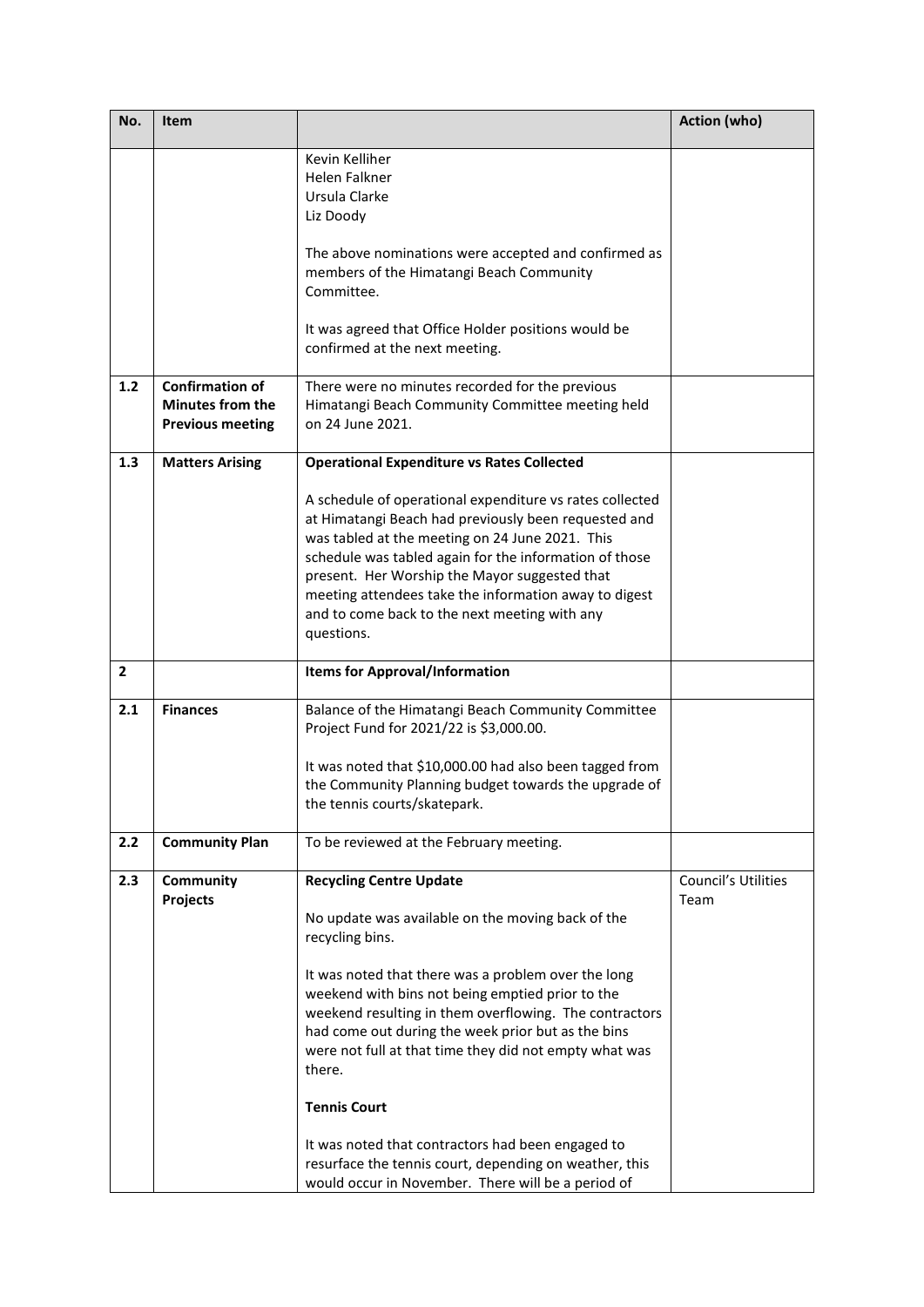| No. | Item |                                                                                                                                                                                                                                                                                                                                       | <b>Action (who)</b>       |
|-----|------|---------------------------------------------------------------------------------------------------------------------------------------------------------------------------------------------------------------------------------------------------------------------------------------------------------------------------------------|---------------------------|
|     |      | approximately two weeks where the courts will not be<br>able to be used. There will also be some associated<br>fencing work done.                                                                                                                                                                                                     |                           |
|     |      | <b>Barling Street</b>                                                                                                                                                                                                                                                                                                                 |                           |
|     |      | The original issue was the state of Barling Street<br>particularly with it being narrow which causes safety<br>issues with cars speeding and not being enough room to<br>pass oncoming traffic safely without needing to go on<br>the verge. It was also causing issues when the school<br>bus came through each day.                 |                           |
|     |      | Speed cushions was suggested as an alternative by the<br>Roading Team. A location map of where these speed<br>cushions would be located was tabled.                                                                                                                                                                                   |                           |
|     |      | It was also noted that the state of the Himatangi Beach<br>Road needed to be addressed. It had been recently<br>patched but the water is pooling. The sides of the road<br>need debris to be scrapped as well as the overgrown<br>grass.                                                                                              | Council's Roading<br>Team |
|     |      | <b>Beach Access</b>                                                                                                                                                                                                                                                                                                                   | Council's Parks and       |
|     |      | Her Worship the Mayor gave an update on the work<br>which had been done in the last couple of days. It was<br>noted that the "No Stopping" signs were missing and<br>need to be replaced to avoid cars parking along this area<br>which makes it difficult for emergency vehicles to get<br>access as they are being blocked by cars. | <b>Property Team</b>      |
|     |      | It was asked if Council could clear the sand more<br>regularly than what it was doing to keep the access clear<br>and safe. It was requested that a plan for clearing be<br>put in place by Council by summer.                                                                                                                        |                           |
|     |      | <b>Bollards</b>                                                                                                                                                                                                                                                                                                                       |                           |
|     |      | The question of safety with the bollards had been raised<br>as they are hard to see in the dark. Her Worship the<br>Mayor confirmed that Council's Contractors had been<br>asked to put reflectors on the bollards.                                                                                                                   |                           |
|     |      | <b>Public Toilets</b>                                                                                                                                                                                                                                                                                                                 | Council's Parks and       |
|     |      | Her Worship the Mayor reported that the public toilets<br>are due for an upgrade with painting, new doors and<br>shower partitions. It was requested if the committee<br>could be consulted on the colour scheme.                                                                                                                     | <b>Property Team</b>      |
|     |      | <b>Skate Park</b>                                                                                                                                                                                                                                                                                                                     |                           |
|     |      | Her Worship the Mayor reported that Council's Parks<br>and Property Team were working with an experienced                                                                                                                                                                                                                             |                           |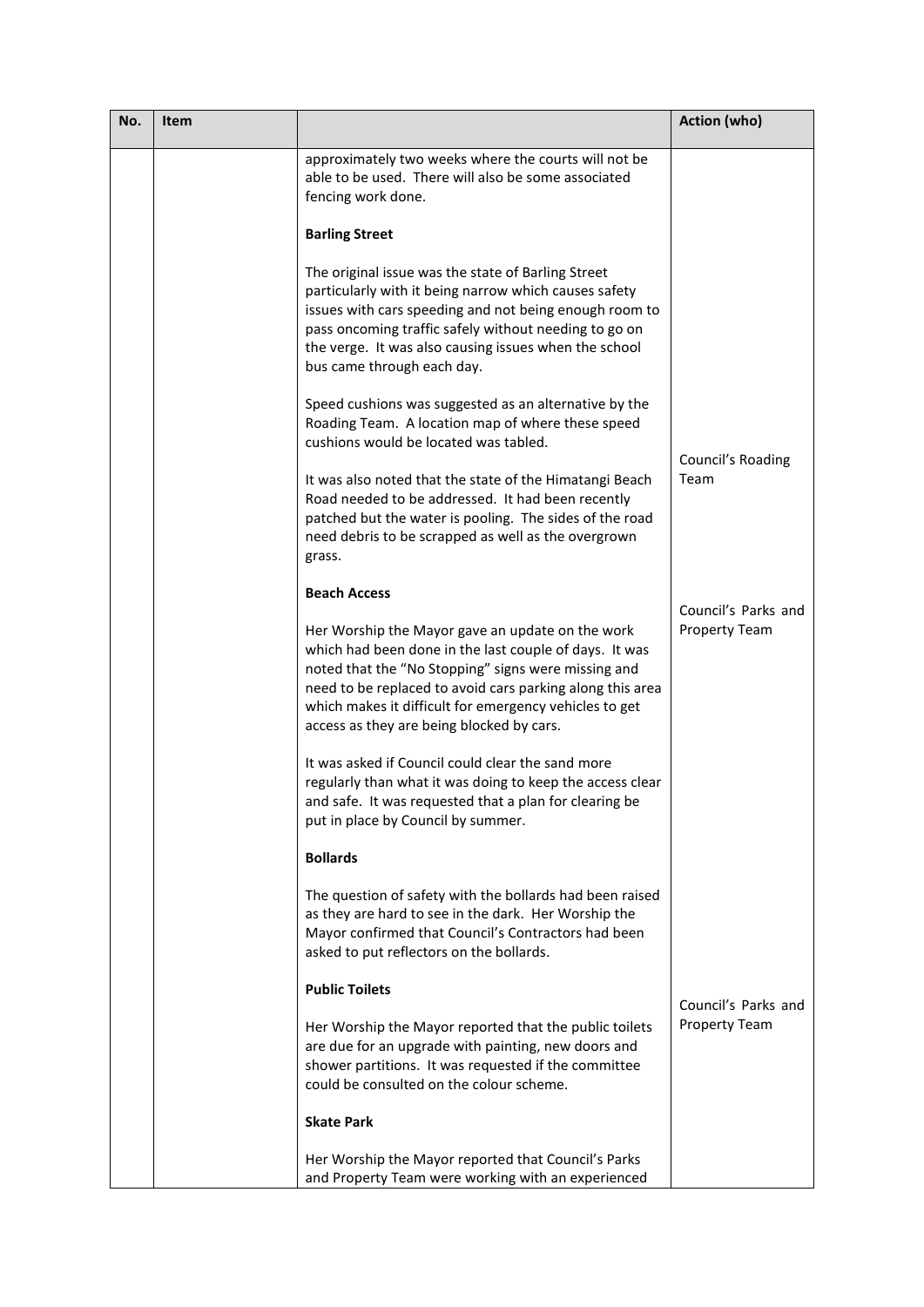| No. | Item                 |                                                                                                                                                                                                                                                                                                                                                                                              | Action (who) |
|-----|----------------------|----------------------------------------------------------------------------------------------------------------------------------------------------------------------------------------------------------------------------------------------------------------------------------------------------------------------------------------------------------------------------------------------|--------------|
|     |                      | contractor in skate park design and construction to<br>upgrade the current skatepark with installing additional<br>modules which will be transferred from the Feilding<br>South Street skatepark which is expected to commence<br>in late November.                                                                                                                                          |              |
|     |                      | <b>Security Cameras</b>                                                                                                                                                                                                                                                                                                                                                                      |              |
|     |                      | It was suggested that the community committee<br>approach the Himatangi Beach Community Trust to<br>apply to Central Energy Trust on its behalf for funding<br>towards the cost of installing security cameras. Her<br>Worship the Mayor confirmed that she would do a<br>letter of support for an application. Applications to CET<br>close the first Friday of May and November each year. | Committee    |
| 3   |                      | <b>Group Updates</b>                                                                                                                                                                                                                                                                                                                                                                         |              |
| 3.1 | <b>Group Reports</b> | <b>Community Patrol</b>                                                                                                                                                                                                                                                                                                                                                                      |              |
|     |                      | René noted that they were now putting their updates<br>on Facebook as well as in the Beach Press.                                                                                                                                                                                                                                                                                            |              |
|     |                      | <b>Fire Brigade</b>                                                                                                                                                                                                                                                                                                                                                                          |              |
|     |                      | Judy thanked Council for removing the temporary speed<br>signs on Himatangi Beach Road. The Brigade was<br>currently recruiting for volunteers. It is currently Open<br>Fire Season so anyone wishing to light a fire needs to<br>call first before lighting it.                                                                                                                             |              |
|     |                      | <b>Surf Club</b>                                                                                                                                                                                                                                                                                                                                                                             |              |
|     |                      | No update                                                                                                                                                                                                                                                                                                                                                                                    |              |
| 4   |                      | <b>Council Matters</b>                                                                                                                                                                                                                                                                                                                                                                       |              |
|     |                      | Her Worship the Mayor and Cr Campbell gave an update<br>on the following:                                                                                                                                                                                                                                                                                                                    |              |
|     |                      | Three Waters - Council hasn't given up. The matter has<br>got very political. They are disappointed in the<br>Government's decision reneging on the opting out<br>option. The proposed Bill however will be going<br>through a Select Committee so there is still time with<br>75% of Councils coming together in protest.                                                                   |              |
|     |                      | Two new General Managers have been appointed. One<br>for Community and one for Regulatory. The Chief<br>Executive has made some sweeping changes to improve<br>the flow of work internally.                                                                                                                                                                                                  |              |
|     |                      | Covid Preparedness - continuing with messaging<br>through social media to encourage those residents in                                                                                                                                                                                                                                                                                       |              |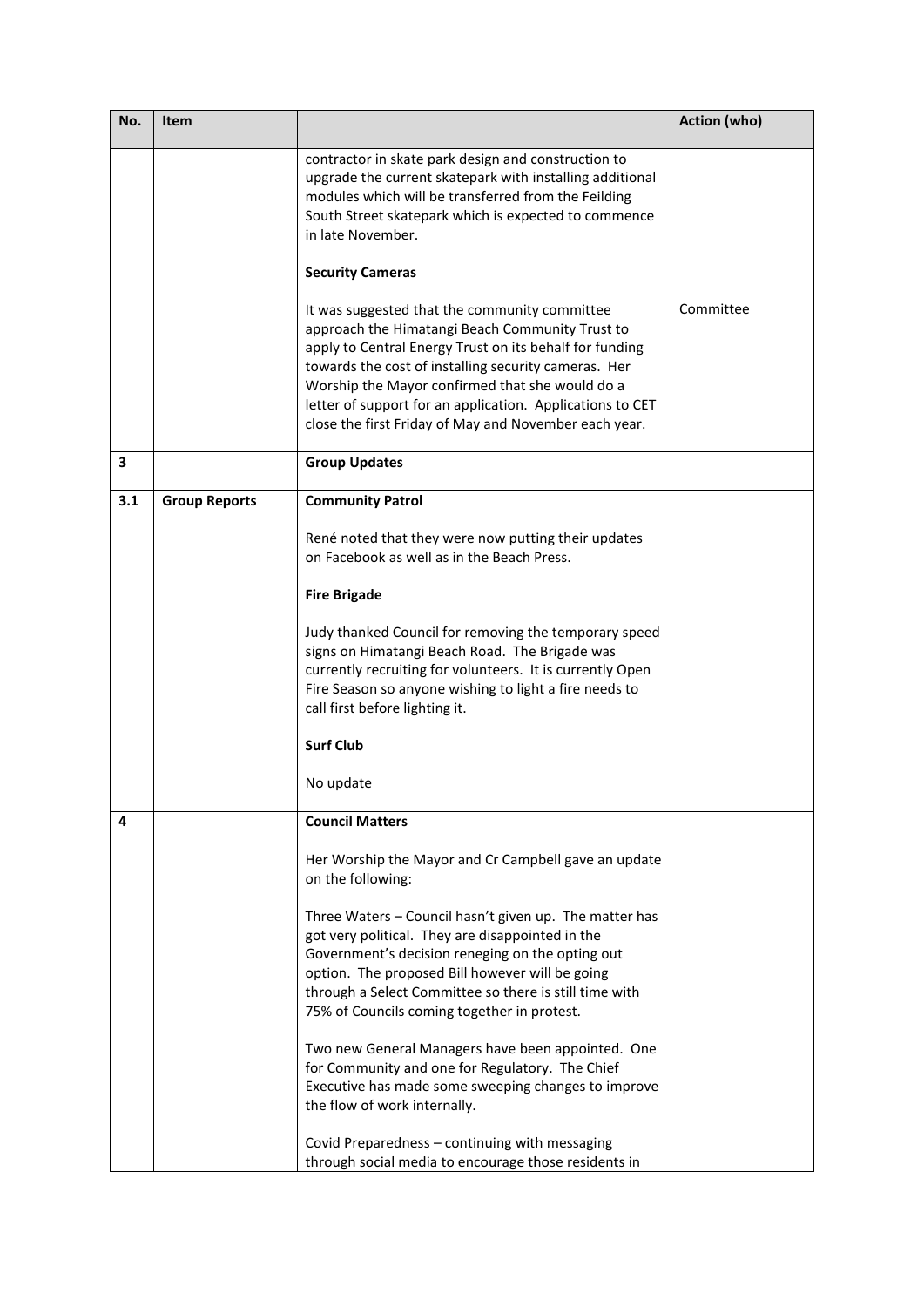| the district who are not yet vaccinated to get<br>vaccinated.<br>5<br><b>Other Business</b><br>Allan Cole asked Her Worship the Mayor what has<br><b>HWTM</b><br>happened since the onsite meeting and tour of the town<br>was done in April where issues of concern had been<br>raised. He noted that some grading of part of the<br>footpath had been done but nothing else. He expressed<br>his disappointment that Himatangi Beach is not being<br>maintained and is being neglected by Council.<br>Brian Pinker raised the issue of the continuing flooding<br>occurring on Hunia Crescent and Te Kiri Street whenever<br>it rains. He noted that residents in this area were<br>currently pulling together a petition to Council. Damage<br>is being caused to vehicles that are being caught up in<br>the flooded areas. Residents believe that enough is not<br>being done to get stormwater away quickly, sumps are<br>not being regularly cleaned and are constantly blocked.<br>Flooding issues have been ongoing for at least 16 years.<br>What was put in place for stormwater to go out to the<br>beach hasn't worked causing water to backup. The<br>pump hasn't been working for a couple of years.<br>Residents have had enough and want action.<br>Her Worship the Mayor gave an undertaking that she<br>would take the above matters back to Council and will<br>bring back a response for the next meeting.<br>Julie Vowles asked what was happening with the<br>Palmerston North City Council's option for the city's<br>wastewater to be discharged to the beach. Her Worship<br>the Mayor noted that the preferred option for the<br>Palmerston North City Council was for a discharge to<br>land and river. There is still quite a lengthy process to<br>go through in order to get Resource Consent which<br>more often than not it ends up going to the<br><b>Environment Court.</b> |
|----------------------------------------------------------------------------------------------------------------------------------------------------------------------------------------------------------------------------------------------------------------------------------------------------------------------------------------------------------------------------------------------------------------------------------------------------------------------------------------------------------------------------------------------------------------------------------------------------------------------------------------------------------------------------------------------------------------------------------------------------------------------------------------------------------------------------------------------------------------------------------------------------------------------------------------------------------------------------------------------------------------------------------------------------------------------------------------------------------------------------------------------------------------------------------------------------------------------------------------------------------------------------------------------------------------------------------------------------------------------------------------------------------------------------------------------------------------------------------------------------------------------------------------------------------------------------------------------------------------------------------------------------------------------------------------------------------------------------------------------------------------------------------------------------------------------------------------------------------------------------------------------------------------|
|                                                                                                                                                                                                                                                                                                                                                                                                                                                                                                                                                                                                                                                                                                                                                                                                                                                                                                                                                                                                                                                                                                                                                                                                                                                                                                                                                                                                                                                                                                                                                                                                                                                                                                                                                                                                                                                                                                                |
|                                                                                                                                                                                                                                                                                                                                                                                                                                                                                                                                                                                                                                                                                                                                                                                                                                                                                                                                                                                                                                                                                                                                                                                                                                                                                                                                                                                                                                                                                                                                                                                                                                                                                                                                                                                                                                                                                                                |
| Penny Harrington enquired about the new Ohakea<br>Water Supply and connecting the beach to this supply.<br>Her Worship the Mayor confirmed that connecting up<br>the Himatangi Beach water supply to the Ohakea supply<br>was the most cost effective option but that this would                                                                                                                                                                                                                                                                                                                                                                                                                                                                                                                                                                                                                                                                                                                                                                                                                                                                                                                                                                                                                                                                                                                                                                                                                                                                                                                                                                                                                                                                                                                                                                                                                               |
| be reliant on what happens with Three Waters.<br>Her Worship the Mayor thanked everyone for attending<br>the meeting and confirmed that answers to matters<br>raised at tonight's meeting would be brought back to<br>the next meeting.                                                                                                                                                                                                                                                                                                                                                                                                                                                                                                                                                                                                                                                                                                                                                                                                                                                                                                                                                                                                                                                                                                                                                                                                                                                                                                                                                                                                                                                                                                                                                                                                                                                                        |